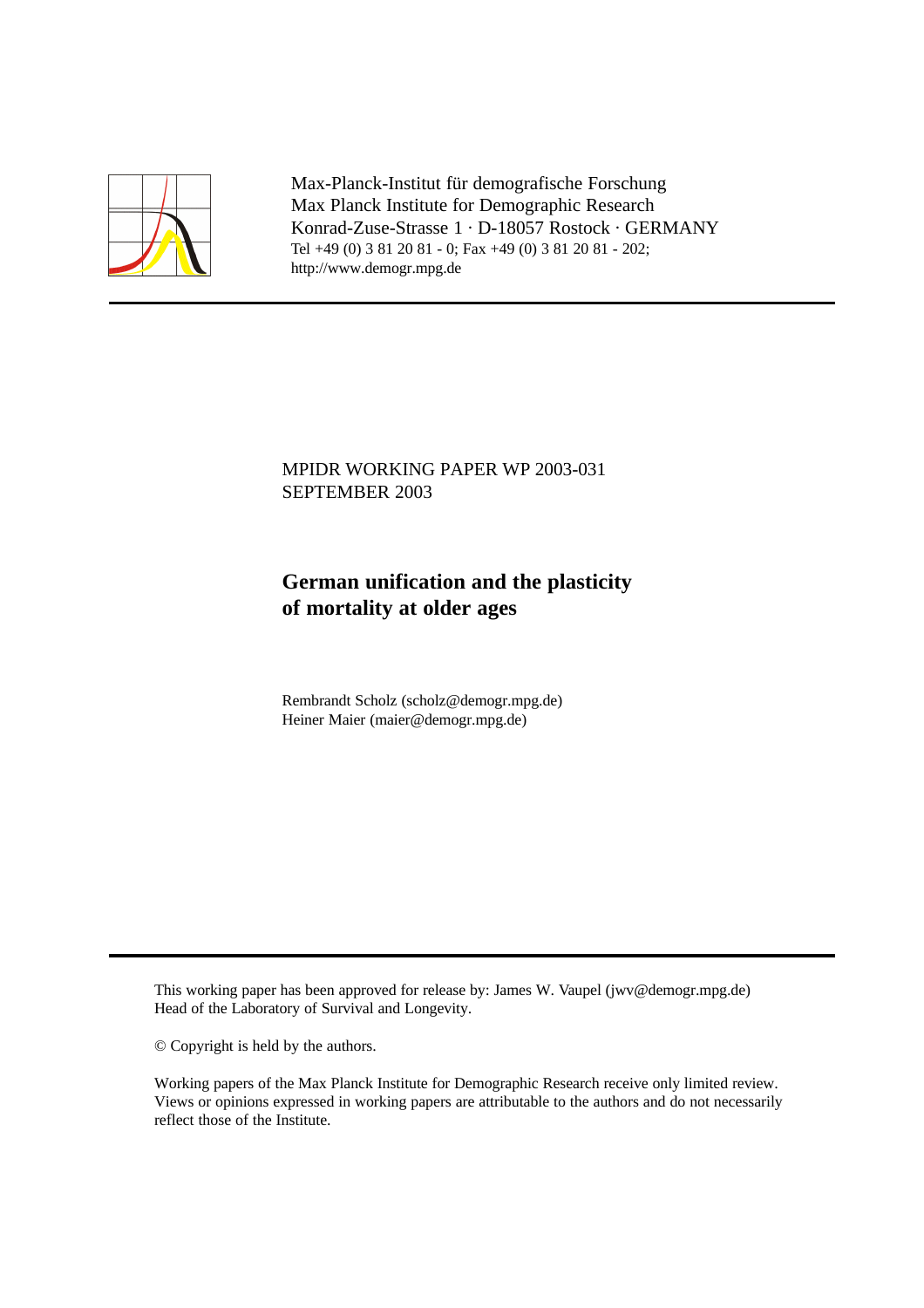Running head: OLD-AGE SURVIVAL IN GERMANY

# **German unification and the plasticity of mortality at older ages**

Rembrandt Scholz (scholz@demogr.mpg.de)

Heiner Maier (maier@demogr.mpg.de)

Max Planck Institute for Demographic Research Konrad-Zuse-Str. 1, D-18057 Rostock, Germany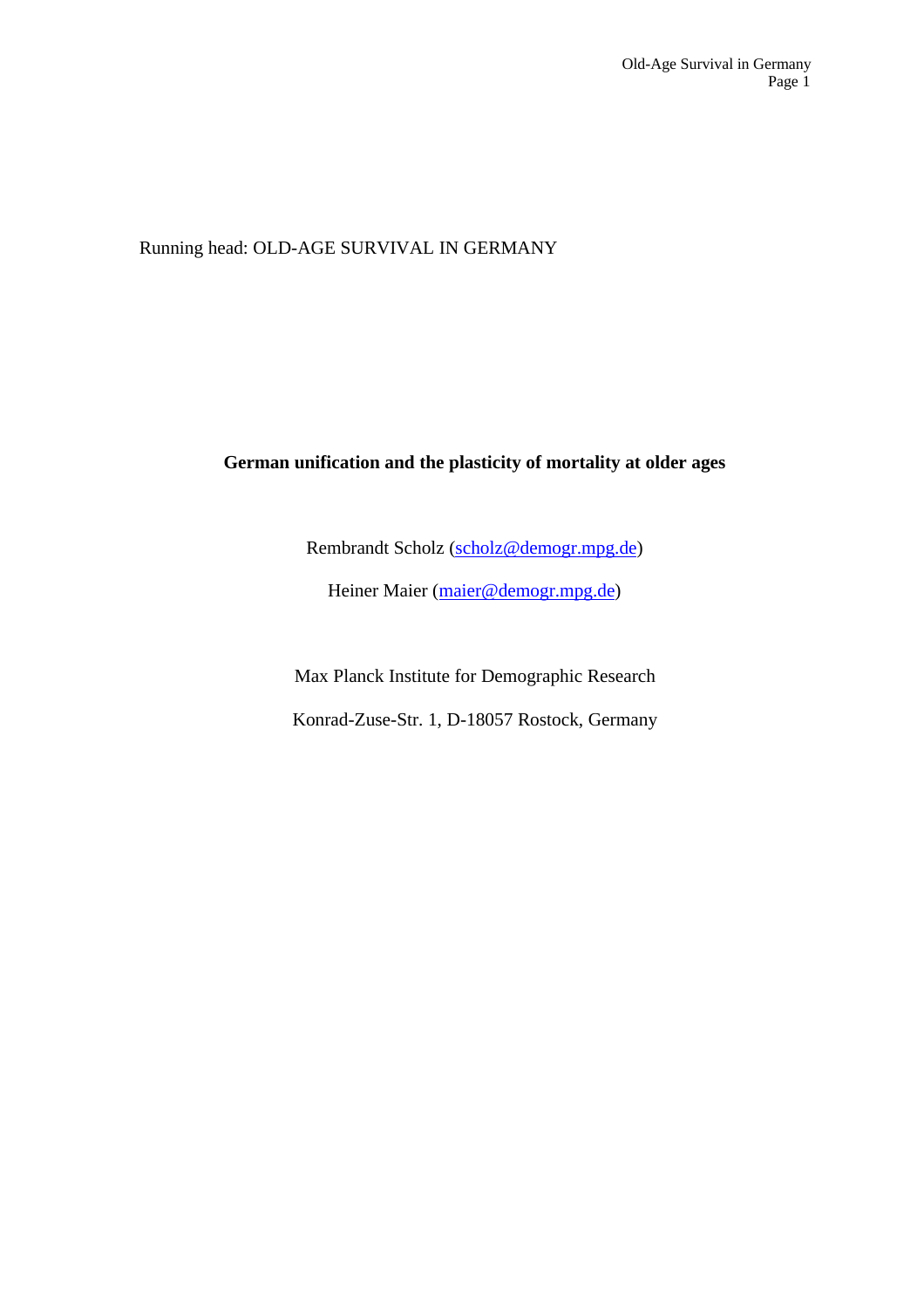#### **Abstract**

German unification can be seen as a natural experiment that allows us to study the health effects of political and economic transition. This study examined old-age survival following German unification in cohorts born in 1895, 1900, 1905 and 1910. People born in these years were in their 80s and 90s at the time of unification in 1990. Before unification, mortality in these cohorts was considerably higher in East Germany than in the West. Following unification, mortality in the East declined toward prevailing levels in the West, particularly among women. This indicates that even the very-old East Germans were able to profit from the medical, social, and economic improvements associated with unification. Study results support the view that old-age mortality is plastic and amenable to intervention, and they attest to the importance of late-life events.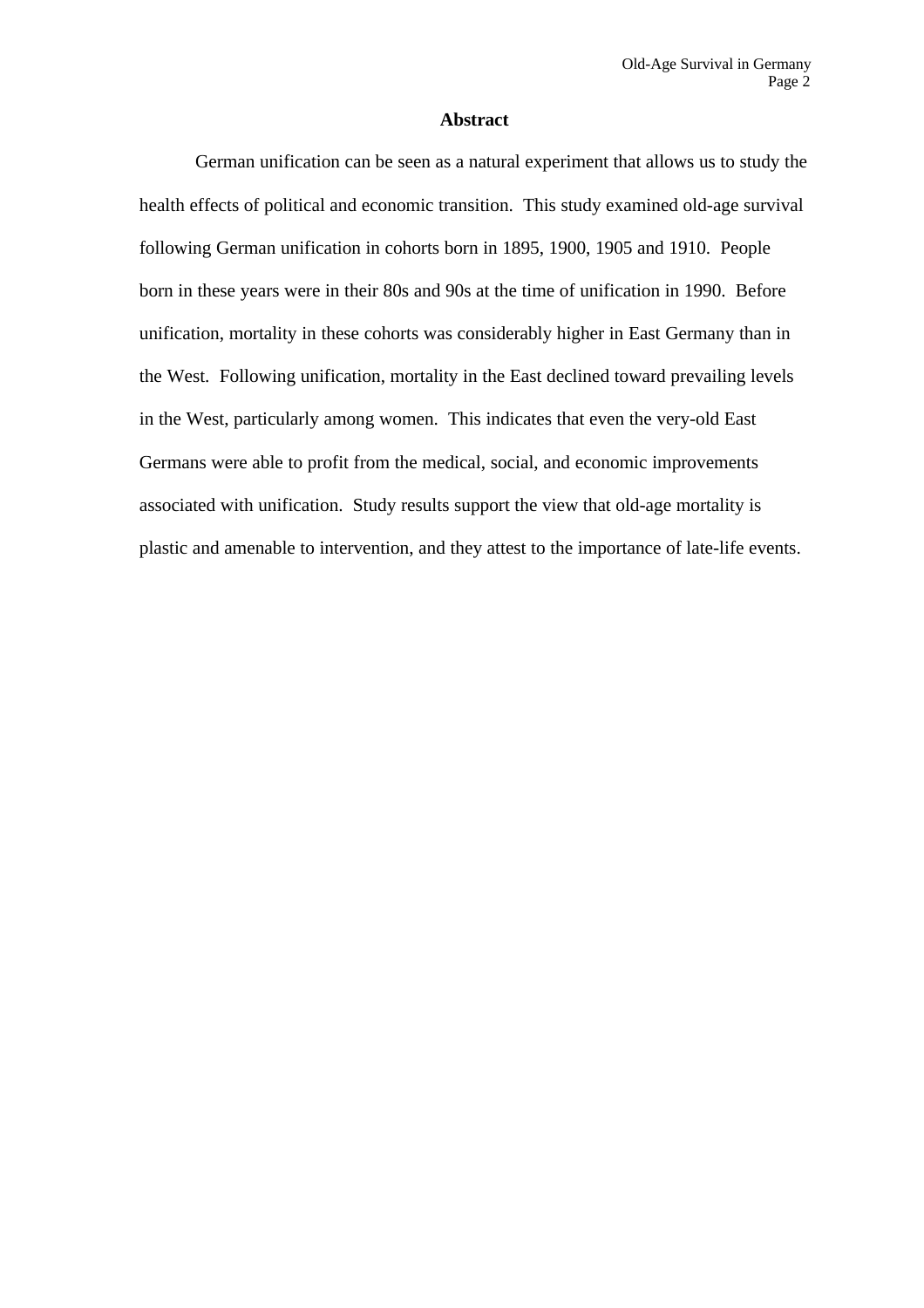### **Introduction**

How plastic is mortality at older ages? There are two conflicting views. On the one hand, gerontological research has often been guided by the notion that there is a fixed maximum life span, that life expectancy in Germany and similar countries is close to the limit imposed by biology, and that little can be done to increase survival among the oldest old (Fries, 1980; Hayflick, 2000). On the other hand, there is the view that aging is plastic and survival can be substantially extended by innovation and intervention (Maier & Vaupel, 2003; Vaupel et al., 1998). Research over the last decade has provided a large body of evidence challenging the notion of fixed limits. Far from being fixed, mortality at older ages has fallen dramatically since 1950, and especially since 1970, in developed countries (Kannisto, 1994; Kannisto, Lauritsen, Thatcher, & Vaupel, 1994; Vaupel, 1997). Mortality improvements have been greater for females than males, and the pace of improvement has been more rapid in recent decades than it was in earlier decades.

In the present study we examined old-age survival in Germany after unification with the goal of gaining new insights into the plasticity of mortality at older ages. Recent German history offers a unique opportunity to study the effects of political, economic, and social factors on mortality. Prior to 1945 East and West Germans shared a cultural and historical background that included the political system. Between 1949 and 1989, however, Germans lived under two different political and economic systems: a socialist planned economy (the former German Democratic Republic; East Germany) versus a free-market democracy (the Federal Republic of Germany; West Germany). With German unification in 1990 the two German populations were integrated again into one political and economic system.

The populations of developed countries are characterized by sustained mortality decline (Kannisto, 1994; Oeppen & Vaupel, 2002; Tuljapurkar, Li, & Boe, 2000). From around 1975 onward, mortality decline in East Germany was slower than in West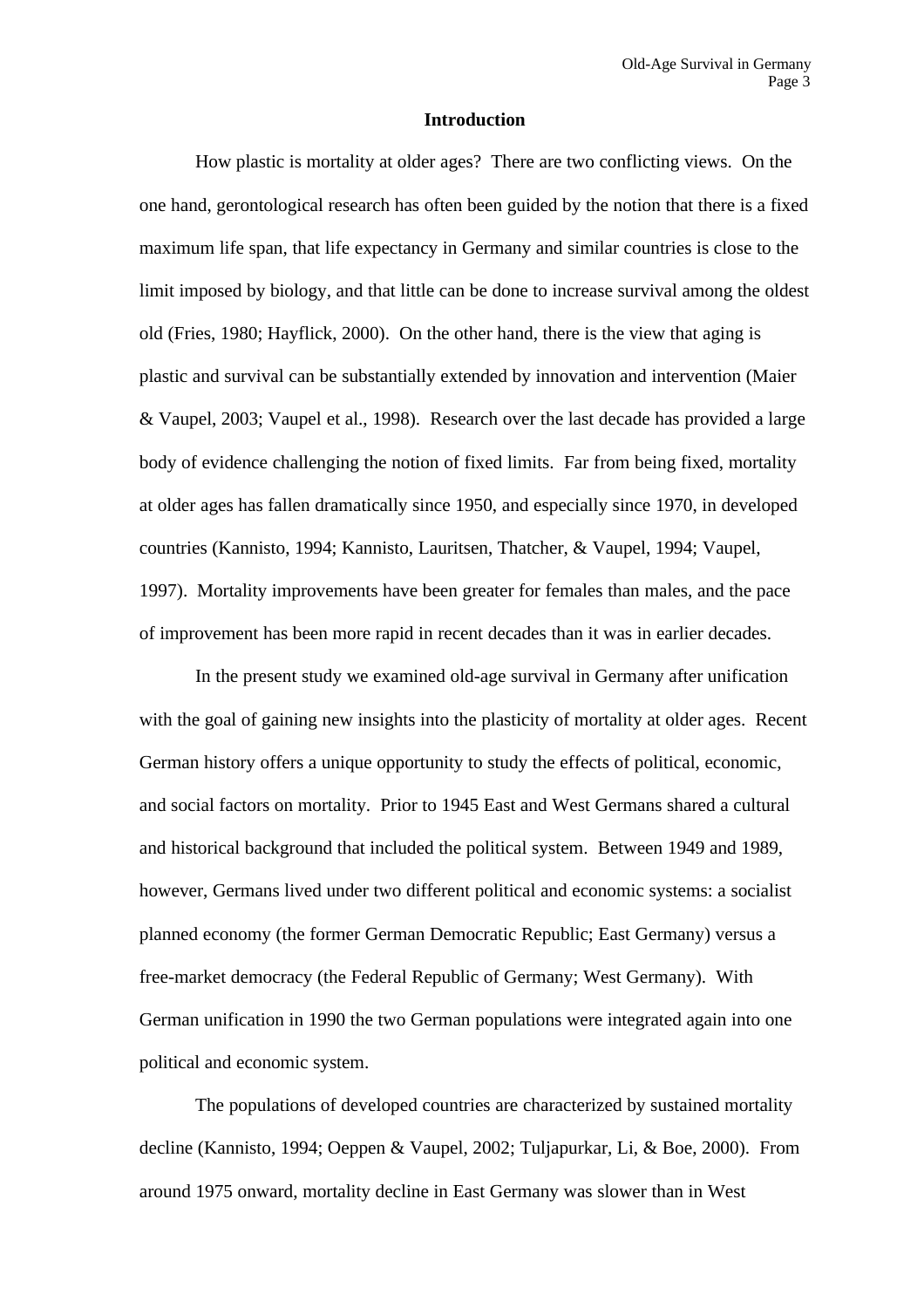Germany, which resulted in a mortality gap between the two German states. After German unification in 1990 and the ensuing cultural, political, and economic changes in the former East Germany, the mortality gap between East and West decreased (Fig. 1; Dinkel, 1992, 1999; Gjonca, Brockmann, & Maier, 2000; Nolte, Shkolnikov, & McKee, 2000a, 2000b; Scholz, 1996).

--- insert Figure 1 here

The gap has been closing in recent years, primarily because life expectancy in the East increased rapidly after unification (Fig. 1). Recent increases in East German life expectancy were largely determined by improvements in survival at older ages. Among East German women, more than 71 percent of the total increase in life expectancy from 1980 to 1996 came from those aged over 60, and a remarkable 31 percent came from those over 80 (Gjonca et al., 2000). A similar pattern was evident for West German women and for men, although it was somewhat less pronounced.

The present study complements earlier research on mortality in unified Germany in two respects. First, much of the research to date has investigated German mortality differentials at younger ages, and little is known about old-age survival in East and West Germany. We were interested in the plasticity of mortality in older individuals, thus we examined the mortality of persons who had already outlived the average individual of their birth cohort at the time of unification. Specifically, the present study focused on persons aged 80, 85, 90 and 95 at the time of unification. Secondly, much of the earlier research was based on life expectancy and death rates derived from period life tables, whereas our study focuses on cohort mortality, and we investigate the mortality of persons who were born in the same birth cohorts. The study was designed to address one central research question: following German unification, did cohort mortality in the East decline towards prevailing levels in the West?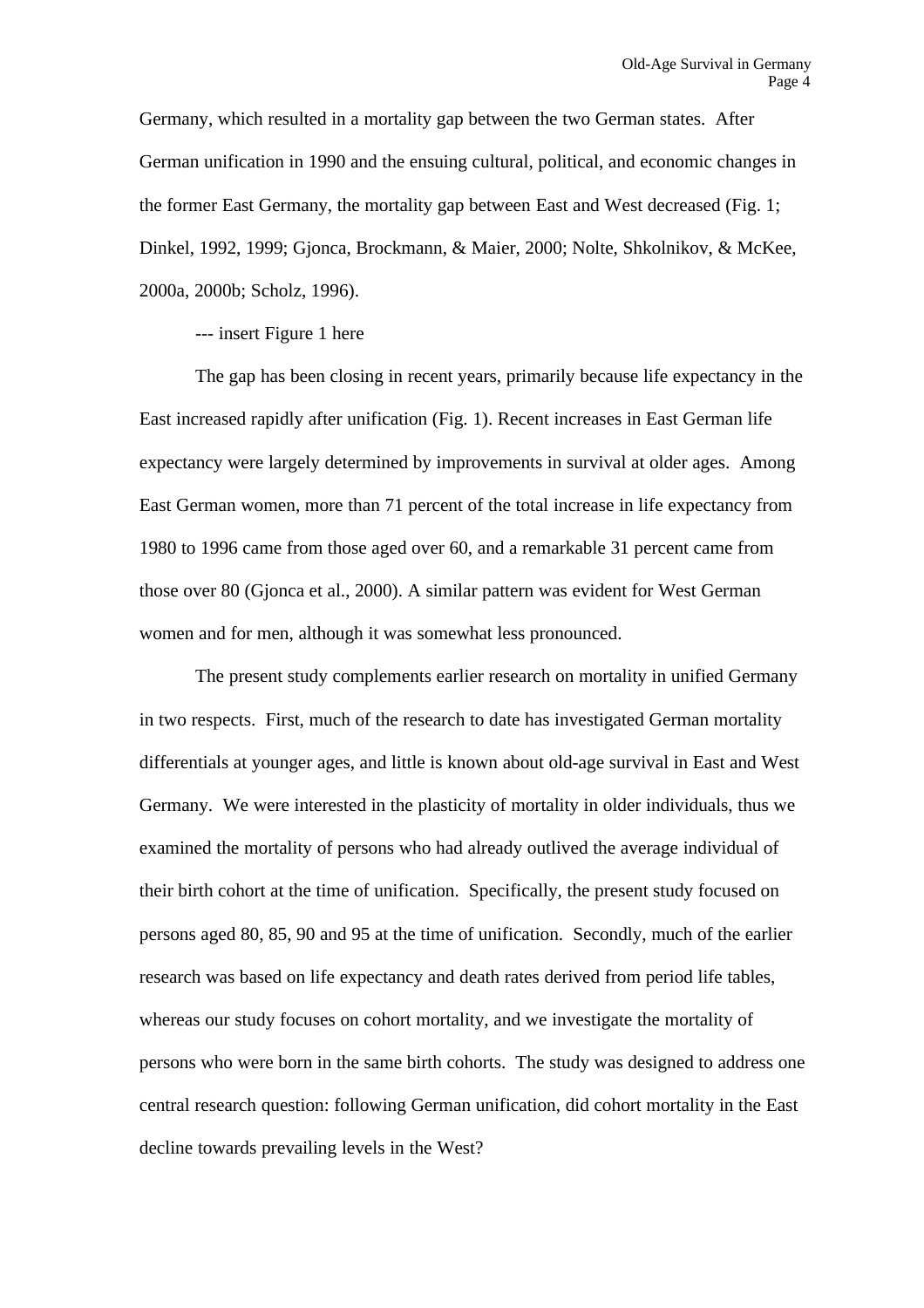#### **Data**

Data came from the Human Mortality Database (HMD,

www.humanmortality.org). This database contains detailed raw data on death and population counts by age, year of birth, and calendar year for 17 countries, including East and West Germany. Derived variables such as death rates and life table parameters are also included in this database. A complete description of the methodology of the HMD is available in the methods protocol (www.humanmortality.org/Docs/MethodsProtocol.pdf) for the HMD. The approach of the HMD is guided by the conventional knowledge that age reporting in death registration is typically more reliable than in official population estimates. For this reason, official population estimates at older ages are replaced by estimates calculated from death counts, employing extinct cohort methods. Such methods eliminate some of the biases in old-age mortality estimates.

The age range in the HMD goes up to 110+ years. For Germany, the HMD currently includes data for all years from 1956 through 1999. For German data in the HMD, all official population estimates for age 90 and above were replaced by estimates obtained by applying the extinct cohort method (Vincent, 1951) and the survivor ratio method (Thatcher, Kannisto, & Andreev, 2002).

#### **Results**

In a first step we sought to gain a comprehensive view of excess mortality in East Germany as compared to West Germany. We calculated excess mortality for every age *x* and calender year *t* as the ratio of the age-specific annual probability of death  $q(x,t)_{\text{East}}$ and  $q(x,t)_{West}$ . The surface presented in Figure 2 shows these ratios for single ages up to age 110 from 1956 to 1999, for both sexes combined as well as separately for women and men. The color red in this graph indicates lower mortality in West Germany; the color blue signifies lower mortality in East Germany. The scale on the right shows the ratio of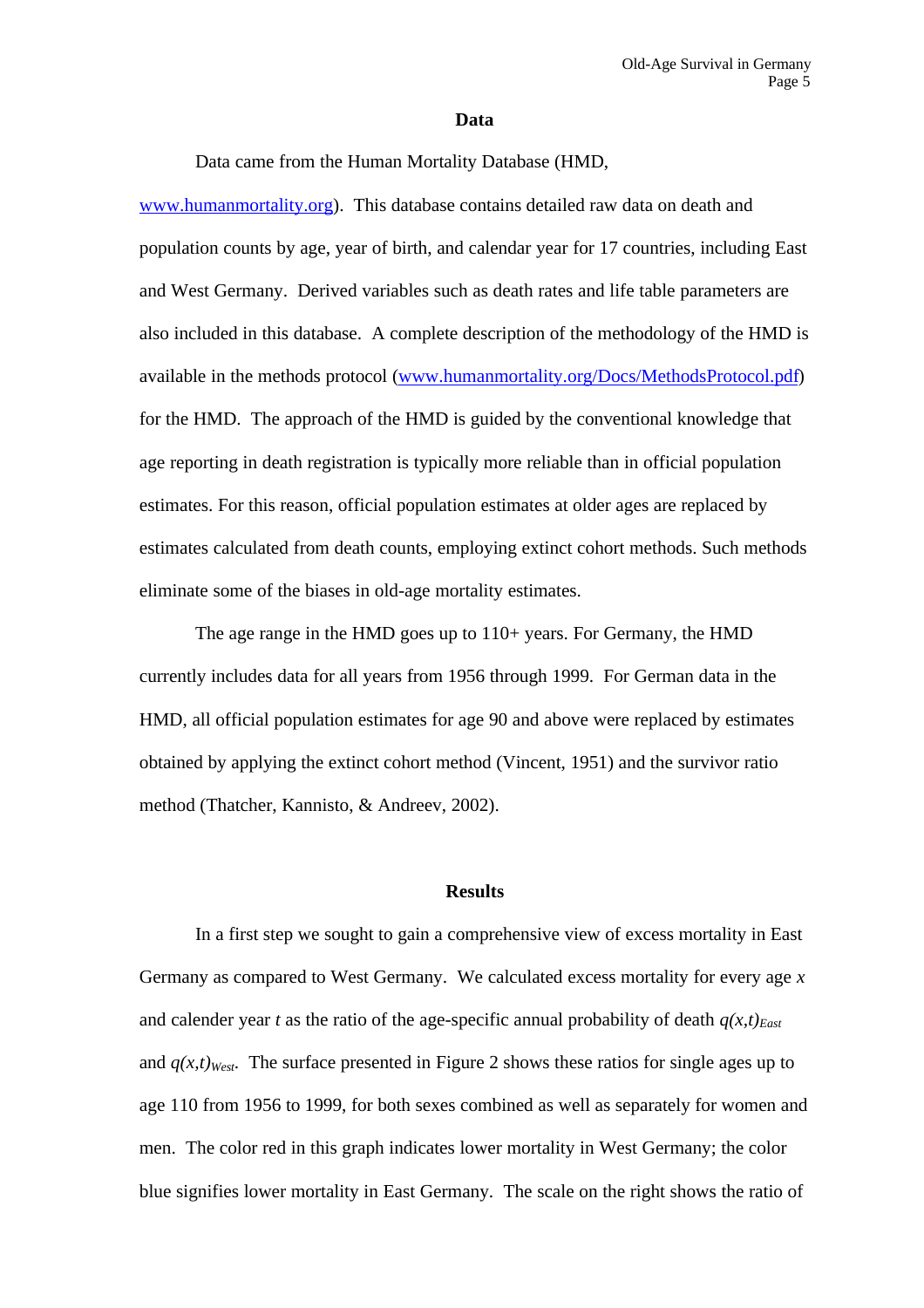East/West mortality. For example, a ratio of 1.1 indicates that mortality in East Germany was 10% higher than in the West.

--- insert Figure 2

Figure 2 shows that East and West Germany had similar levels of mortality (ratios close to 1.0) until about 1975. The survival advantage of West Germany started in the mid-1970s and became even more pronounced in the 1980s. By the time of unification in 1990 the mortality gap had increased sharply in childhood and in some adult ages—but not at ages 80 and above. From about 1992 onwards, mortality in East and West Germany started to converge, particularly among women.

Next we examined old-age survival in four selected birth cohorts born in 1895, 1900, 1905 and 1910. Their age-specific cohort mortality *q(x,c)* was determined using the formula of Becker and Zeuner (Flaskämper, 1962, p. 351) and was calculated as the ratio of the sum of the death counts of the triangles  $D_L(x, t)$  and  $D_U(x, t+1)$  at age x divided by the population at the beginning of age *x*. The population  $P(x, t)$  at the beginning of year *t* is corrected using the death counts  $D<sub>L</sub>(x, t)$  (see Fig. 3).

--- insert Figure 3

Figure 4 shows cohort mortality for the selected birth cohorts separately for East and West Germany from 1980 to 1999. As indicated by the gray column, the Berlin Wall fell on November 9, 1989, and formal unification was completed on October 3, 1990. Before 1989, the annual probability of death was considerably higher in East Germany than in West Germany. Nonetheless, the very-old East Germans were able to profit from the improvements associated with unification and their mortality converged towards West German levels.

### --- insert Figure 4

The cohort mortality for women is shown in Figure 5. It can be seen that mortality among very old East German women started to decrease after unification,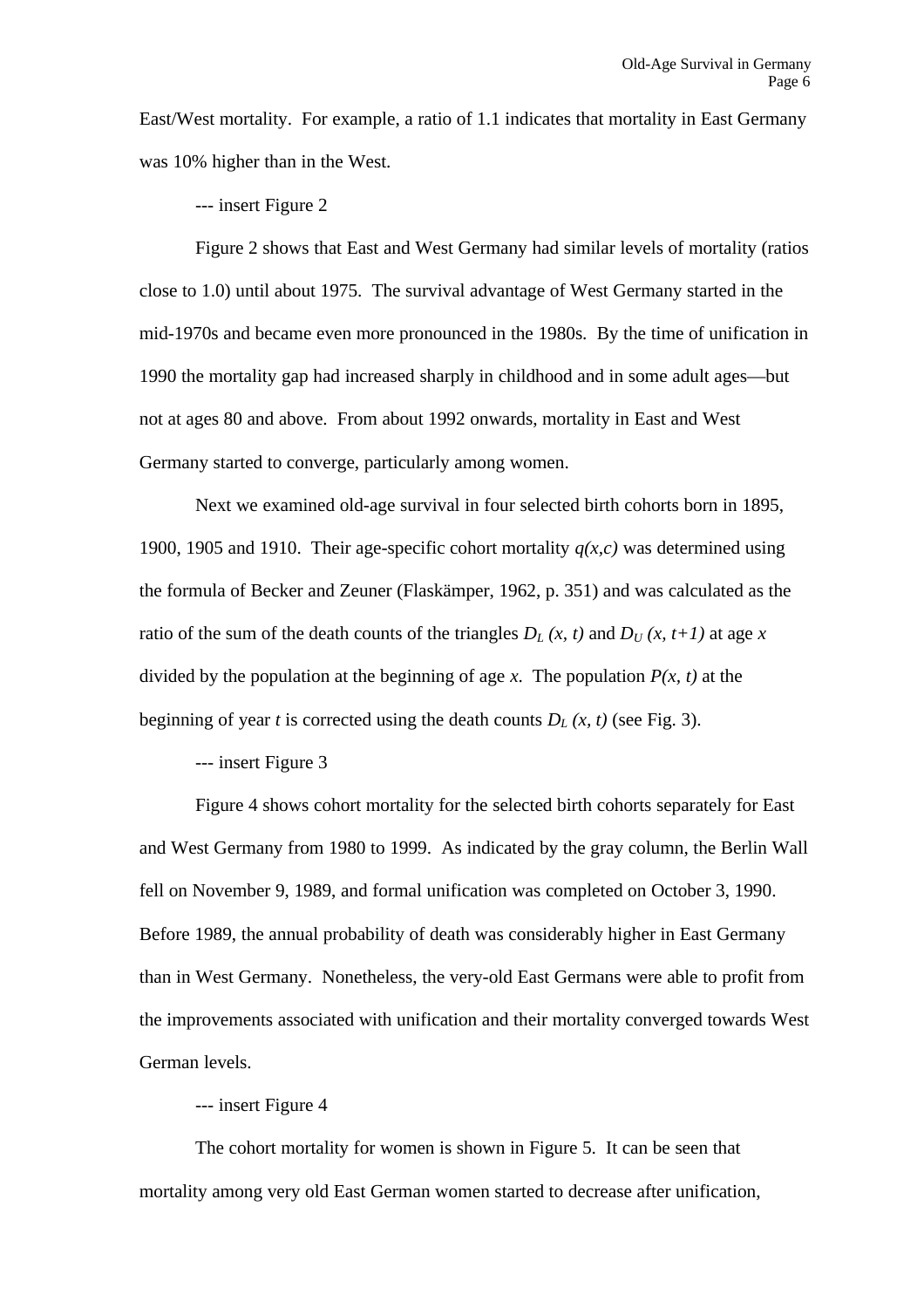edging closer to the mortality of West German women. The pattern for women is very similar to the pattern for both sexes (Fig. 4) because more women than men survive to older ages, and consequently the female pattern increasingly determines the pattern for both sexes.

--- insert Figure 5

The cohort mortality for men is depicted in Figure 6. It appears that East and West German mortality in cohorts born in 1895 and 1900 converged after unification. However, the mortality estimates for these two cohorts are somewhat erratic, particularly in recent years, because only relatively few men survived to age 95 and above, and definite conclusions about convergence cannot be drawn for these cohorts. The mortality estimates for the younger cohorts born in 1905 and 1910 are more stable, due to the larger number of surviving men. Surprisingly, there was almost no East-West convergence in cohort mortality for male cohorts born in 1905 and 1910.

--- insert Figure 6

#### **Discussion**

We examined cohort mortality following German unification in cohorts born in 1895, 1900, 1905 and 1910. Before unification, mortality in these cohorts was considerably higher in East Germany than in the West. With the collapse of the socialist government in 1989 and German unification a year later, cohort mortality in the East declined toward prevailing levels in the West, particularly among women. This suggests that even the very-old East Germans were able to profit from medical, social, and economic improvements associated with unification. These improvements in old-age survival in East Germany are in stark contrast with the view that old age mortality is immutable. Instead, the fact that East German death rates at the oldest ages fell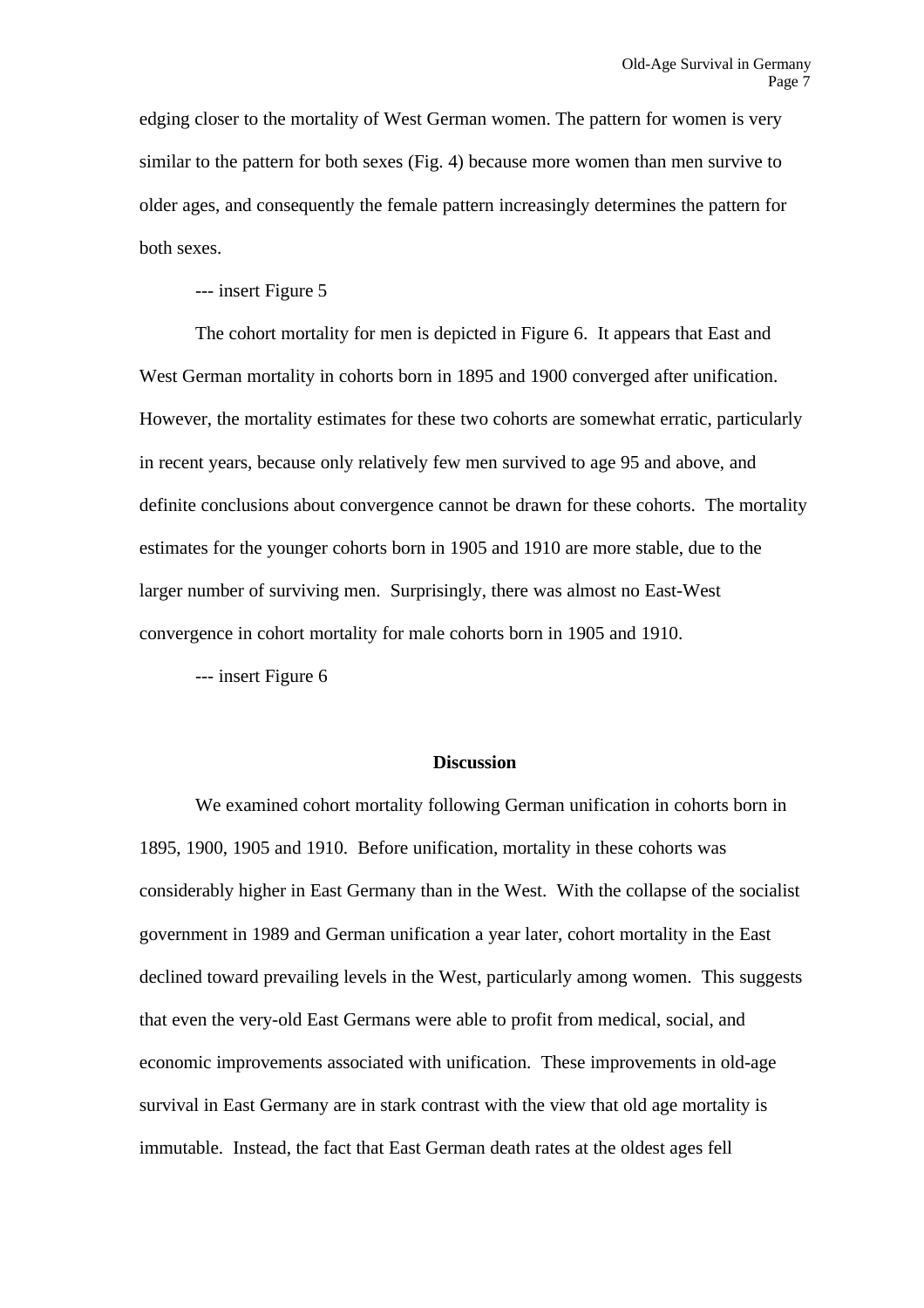considerably after German unification highlights the importance of factors operating late in life.

Is the plasticity of mortality reduced in scope with age? The age-related increase in mortality for most adult ages is well known and attests to age-related decrements in biological adaptability. Numerous cross-sectional and longitudinal studies have reported age-dependent decrements in a number of anatomical, physiological and psychological factors. As individuals grow older, their biological adaptability decreases and they are less well-adapted to survive. The age-related increase in adult mortality appears to be fairly universal. It can be observed across different countries and regions as well as across different time periods. Evolutionary accounts have been used to explain why biological adaptability decreases and the mortality risk increases with age. Most of these accounts rest on the argument that the force of natural selection weakens with increasing adult calendar age, and that there is no selection against mutations that are expressed after reproductive activity has ceased (Baltes, 1997; Hamilton, 1966; Medawar, 1952; Williams, 1957). Despite all these pervasive age-related decrements in people's capability to survive, the present study lends support to the proposal that mortality at older ages is plastic and that cultural change and innovations can affect it. Moreover, it appears that a cultural innovation as extensive as German unification can lead to both a reduction of mortality at old ages and to increasing death rates at younger ages (cf. Figure 2). For example, the sudden economic change and the availability of cars resulted in both a rise in vehicle ownership and an increase in the number of inexperienced drivers on the roads who were ill equipped to deal with the increased traffic. As a consequence, the death rates of East German car owners aged 18-24 increased sharply (Winston, Rineer, Menon, & Baker, 1999). It could be argued that German society has invested more resources after unification in combating mortality at older than at younger ages, which has led to the marked increase in survival at older ages.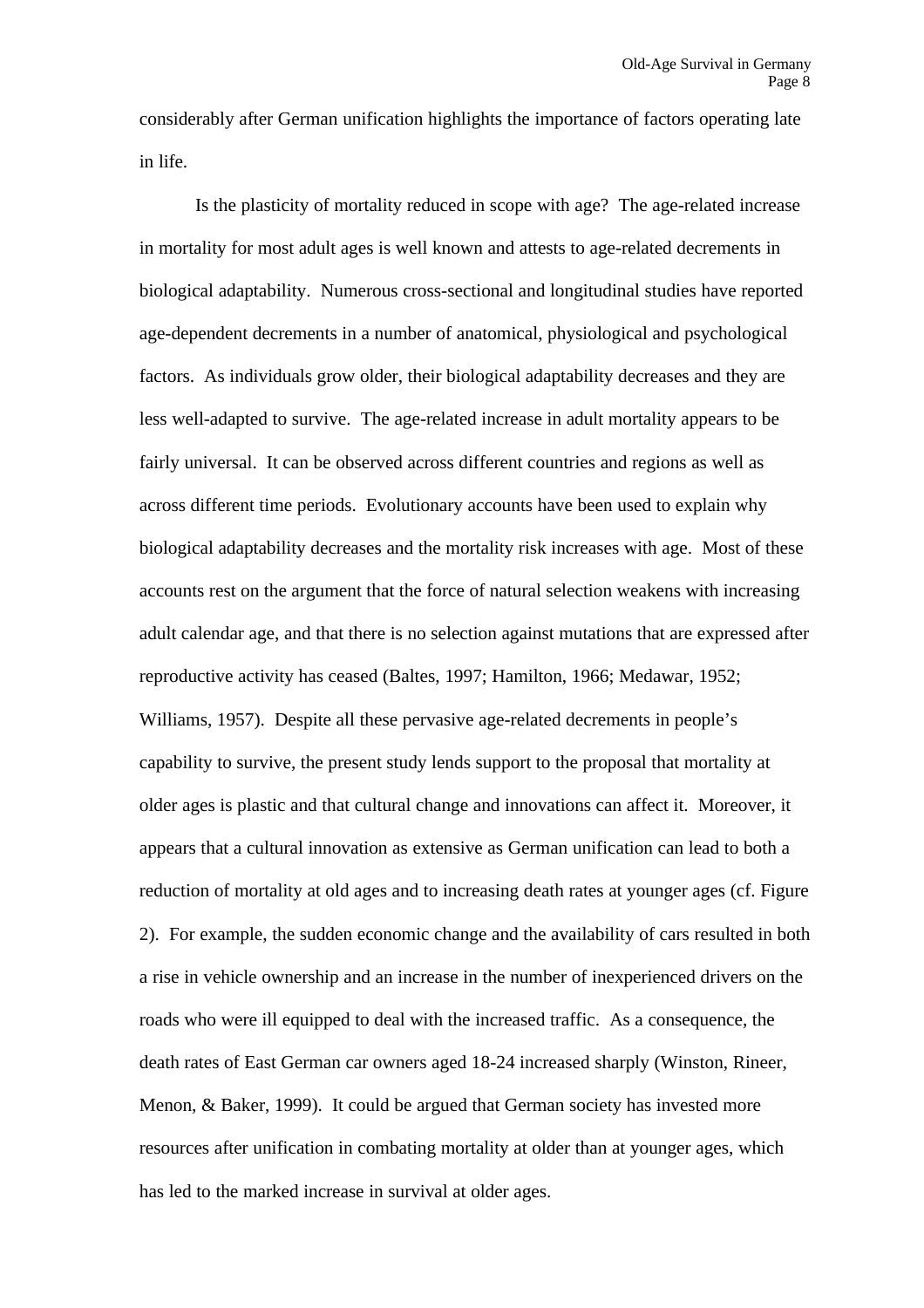Oldest-old death rates were remarkably sensitive to the cultural, political, and economic changes associated with German unification. Speculation about the specific factors responsible focuses on the health care system and individuals' economic resources (Gjonca et al., 2000). Studies on mortality from conditions amenable to medical interventions confirm that medical resource deficiencies are decisive (Velkova, Wolleswinkel-Van den Bosch, & Mackenbach, 1997). The financial weakness of the socialist health care system in East Germany could be one reason why improvements in old-age mortality were relatively slow prior to unification. After unification the West German health care system was quickly introduced in East Germany, and this could have led to immediate progress in the area of old-age mortality. An alternative argument rests on the extensive literature on socioeconomic differentials in mortality. Individual resource availability increases ones chances at having good health and, ultimately, survival. With unification the West German pension scheme was transmitted to East Germany, which made retired persons one of the groups that has benefited most from the transformation. Increased individual resources and the opportunities that came with them may have contributed to the accelerated decline in old-age death rates in East Germany.

An alternative explanation draws upon the theory of heterogeneous populations (Vaupel, Manton, & Stallard, 1979). All populations are heterogeneous. Some individuals are frailer than others, and the frail die first. As time goes by, the residual population is increasingly made up of those individuals who were always the most resilient. Consequently, those individuals alive at older ages may be fundamentally different from the rest of the individuals alive at younger ages. Some of the East-West convergence shown in Figures 4 and 5 may reflect the effects of compositional changes as the frailer individuals drop out of these cohorts. For example, in East Germany it was comparatively more difficult to survive to age 90 because of higher death rates at older ages, and only the most resilient individuals survived. In West Germany it was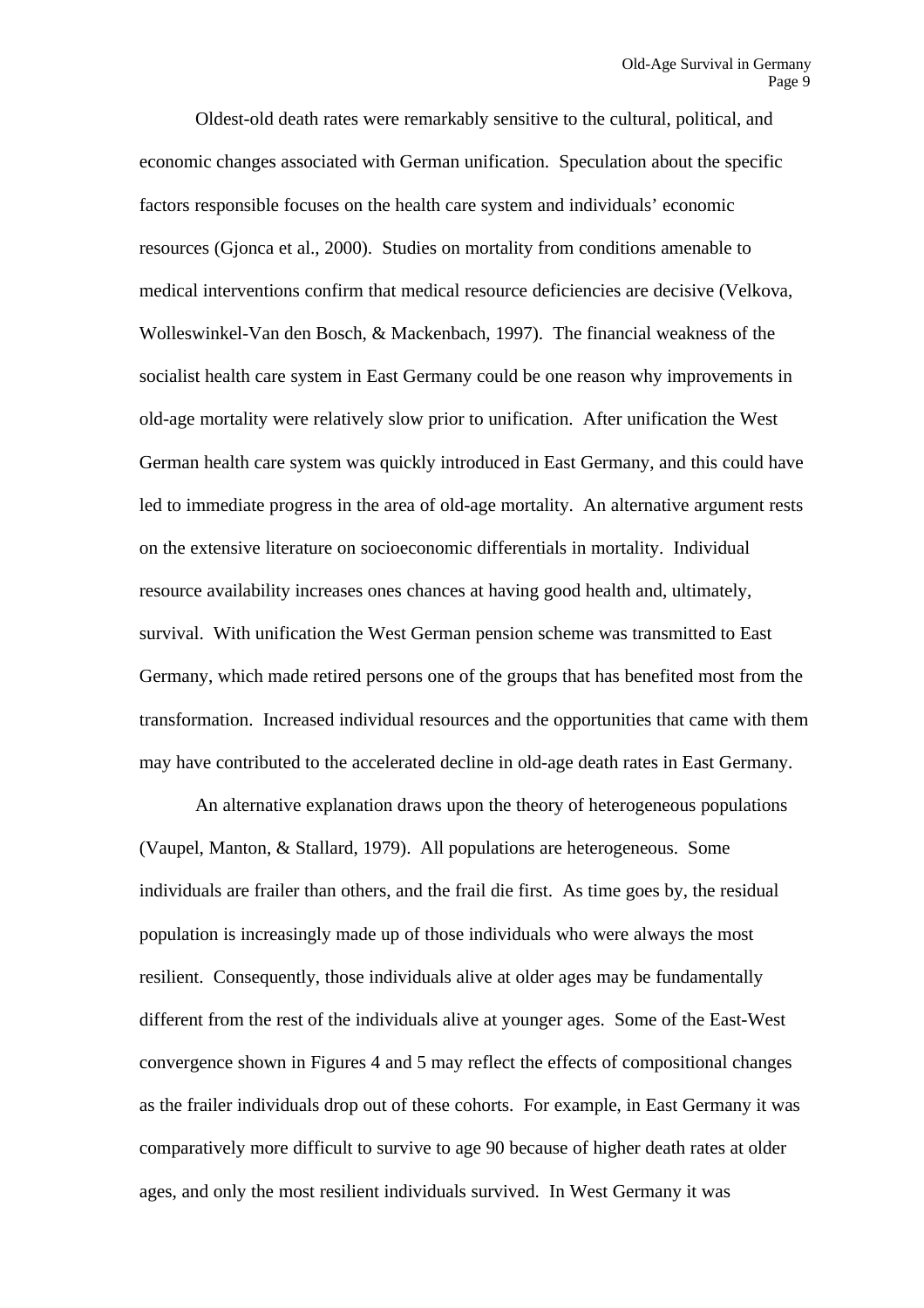comparatively easier to survive to age 90 because of lower death rates, and some of the frail individuals survived. An East-West comparison of cohort mortality at age 90 may entail a comparison of very resilient group (survivors in East Germany) with a less resilient group (survivors in West Germany), and these compositional effects may have caused some of the convergence observed after unification.

Interestingly, following unification cohort mortality converged in older women but to a much lesser degree in older men. We speculate that there are two main reasons that might explain the sex difference observed in the pattern of convergence. On the one hand, women make more use of medical services than do men (Waldron, 1995), women rely more on institutional care, and women are more likely to be admitted to a nursing home. Consequently, women might have benefited more from medical and nursing care improvements after unification. On the other hand it is true that the West German pension system rewards long working biographies. After unification the West German pension system was then transmitted to East Germany. Particularly East German women benefited because they had, on average, considerably longer working biographies than their West German counterparts. Resources and opportunities that came with increased pensions may have contributed to the increased survival among older East German women.

In sum, this study of cohort mortality suggests that even the very-old East Germans were able to profit from medical, social and economic improvements after unification. This result lends support to the proposal that mortality at older ages is plastic and amenable to intervention. Little is known yet about the relative contribution of the specific factors that affected old-age survival after unification and about the reasons why late-life mortality has converged in women but has not (yet?) in men.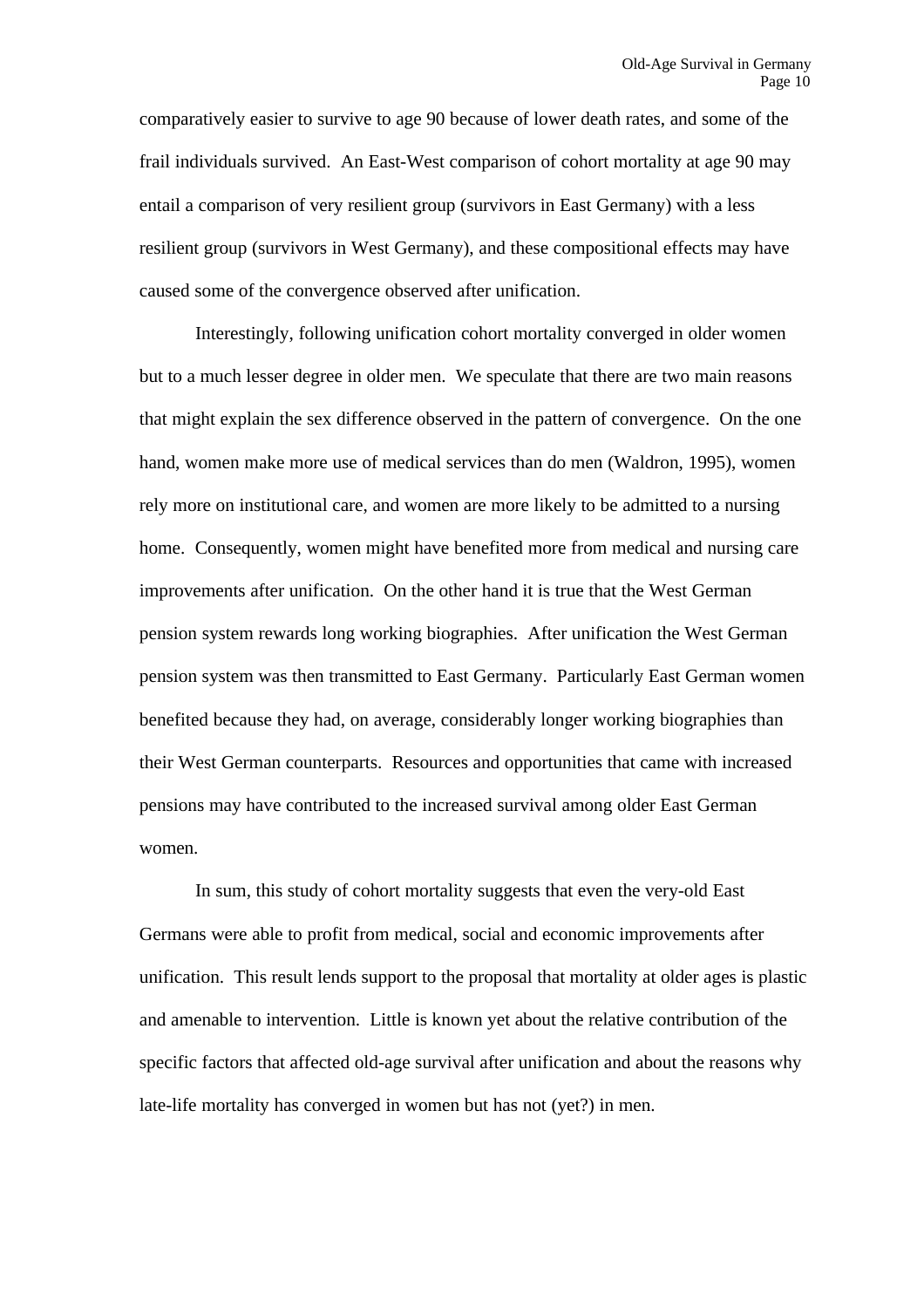# **Acknowledgements**

The research presented here was sponsored by and carried out at the Max Planck Institute for Demographic Research (MPIDR) in Rostock, Germany. We thank Jutta Gampe for helpful suggestions and Silvia Leek for assistance in preparing the figures.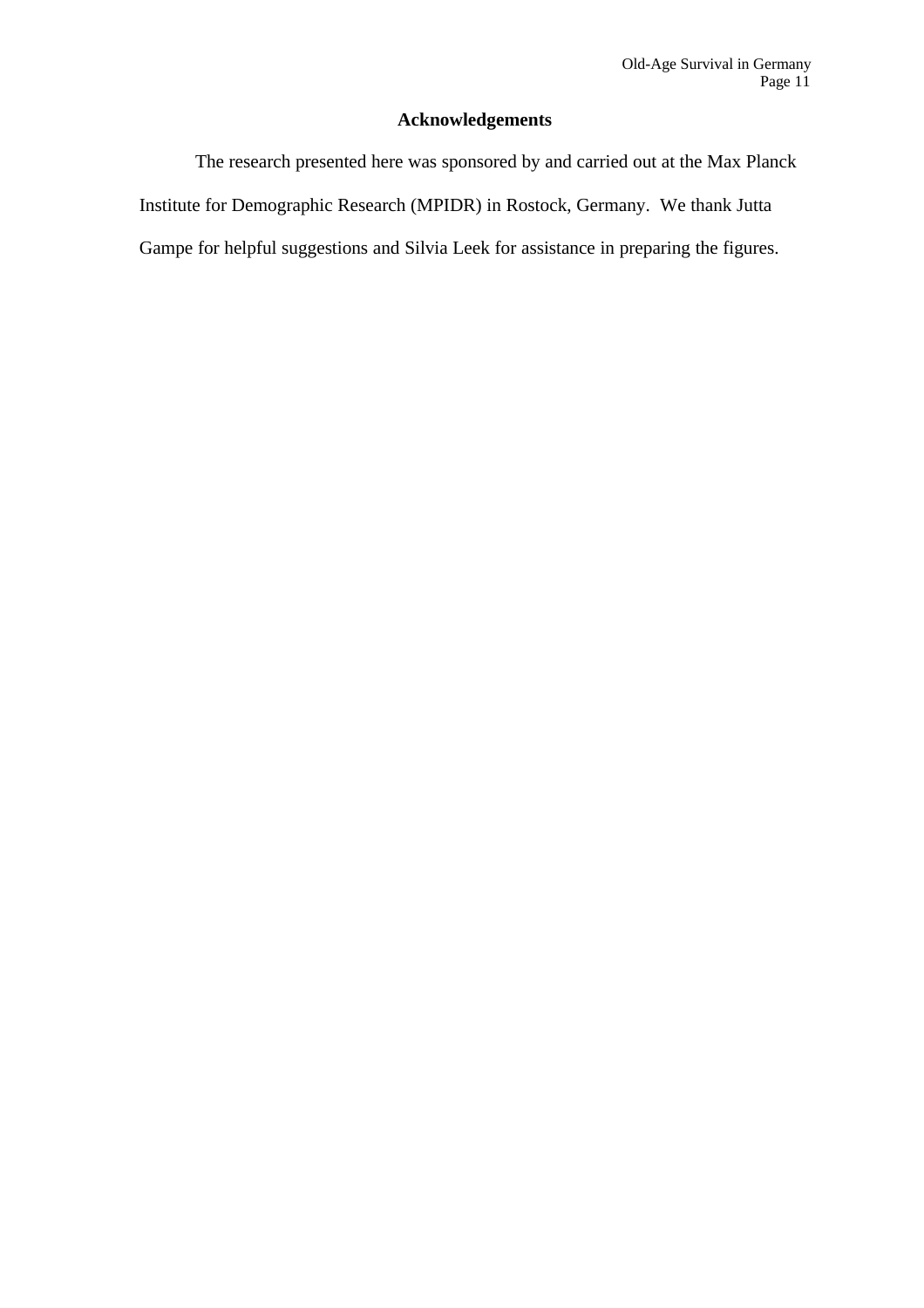#### **References**

- Baltes, P. B. (1997). On the incomplete architecture of human ontogeny selection, optimization, and compensation as foundation of developmental theory*. American Psychologist, 52*(4), 366-380.
- Dinkel, R.H. (1992). Kohortensterbetafeln für Geburtsjahrgäng ab 1900 bis 1962 in den beiden Teilen Deutschlands. *Zeitschrift für Bevölkerungswissenschaft, 18*(1), 95- 116.
- Dinkel, R.H. (1999). *East and West German mortality before and after reunification.* Unpublished manuscript, University of Rostock.
- Flaskämper, P. (1962). *Bevölkerungsstatistik.* Hamburg, Germany: Verlag Richard Meiner.
- Fries, J. F. (1980). Aging, natural death, and the compression of morbidity. *New England Journal of Medicine, 303,* 130-135.
- Gjonça, A., Brockmann, H., & Maier, H. (2000). Old-age mortality in Germany prior to and after reunification [On-line]. *Demographic Research, 3*(1), 5,861 words. Available: http://www.demographic-research.org/volumes/vol3/1/ [2000, July 12].
- Hamilton, W. D. (1966). The moulding of senescence by natural selection. *Journal of Theoretical Biology, 12,* 12-45.
- Hayflick, L. (2000). The future of aging. *Nature, 408,* 267-269.
- Kannisto, V. (1994). *Development of oldest-old mortality 1950-1990.* Odense, Denmark: Odense University Press. Electronic edition: http://www.demogr.mpg.de/Papers/Books/Monograph1/OldestOld.htm.
- Kannisto, V., Lauritsen, J., Thatcher, A. R., & Vaupel, J. W. (1994). Reductions in mortality at advanced ages: several decades of evidence from 27 countries. *Population and Development Review, 20,* 793-810.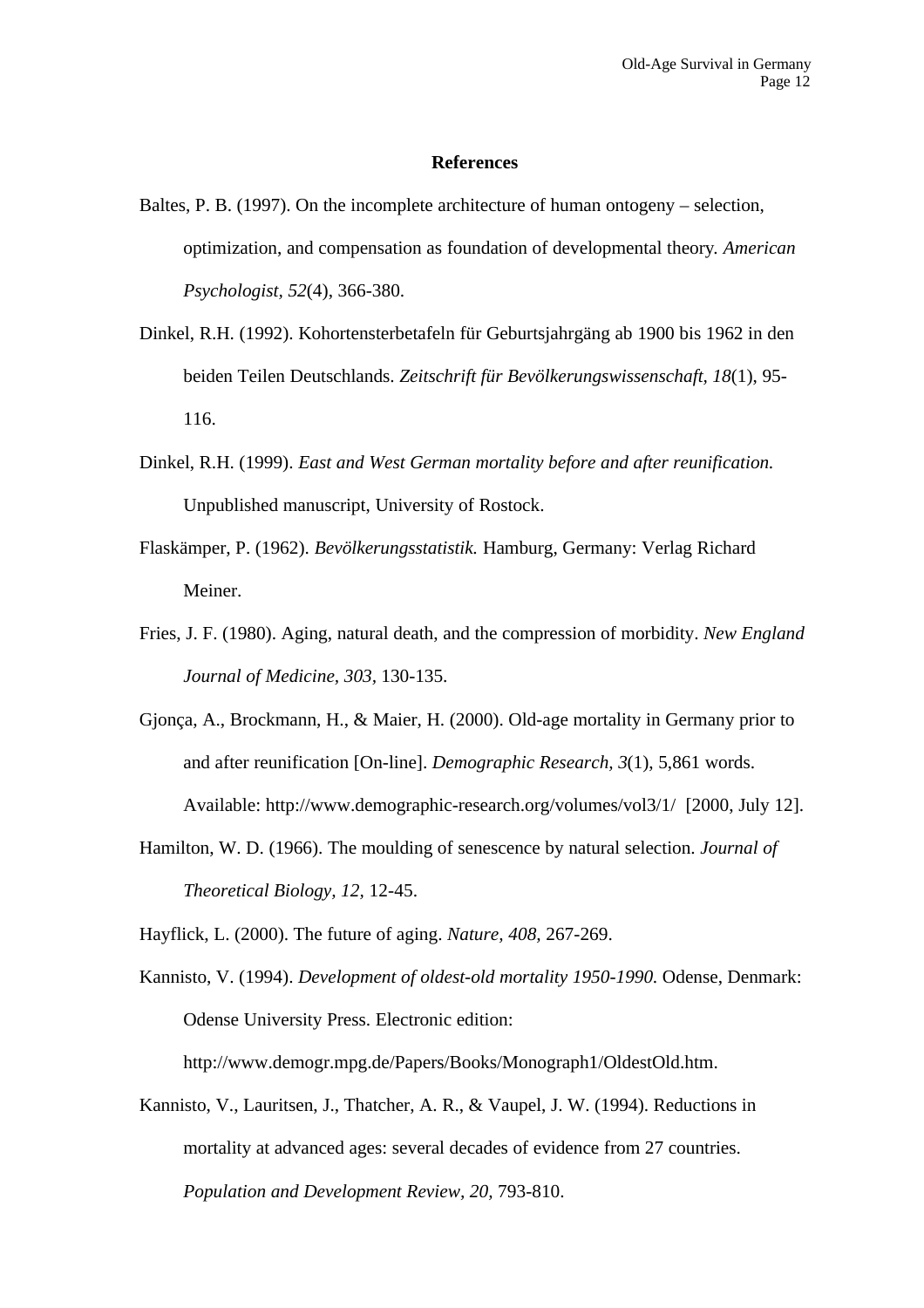- Maier, H., & Vaupel, J. W. (2003). Age differences in cultural efficiency: secular trends in longevity. In U. M. Staudinger, U. Lindenberger (Eds.), *Understanding human development: dialogues with lifespan psychology* (pp.59-78). Boston, MA: Kluwer Academic Publishers.
- Medawar, P. B. (1952). *An unsolved problem of biology.* Oxford: Oxford University Press.
- Nolte, E., Shkolnikov, V., & McKee, M. (2000a). Changing mortality patterns in East and West Germany and Poland. I: Long-term trends (1960-1997). *Journal of Epidemiology and Community Health, 54,* 890-898.
- Nolte, E., Shkolnikov, V., & McKee, M. (2000b). Changing mortality patterns in East and West Germany and Poland. II: Short-term trends during transition and in the 1990s. *Journal of Epidemiology and Community Health, 54,* 899-906.
- Oeppen, J., & Vaupel, J. W. (2002). Broken limits to life expectancy. *Science, 296,* 1029- 1031.
- Scholz, R. (1996). Analyse und Prognose der Mortalitätsentwicklung in den alten und neuen Bundesländern - Ergebnisse des Ost/West-Vergleiches der Kohortensterblichkeit. In R. Dinkel, C. Höhn & R. Scholz (Eds), *Sterblichkeitsentwicklung - unter besonderer Berücksichtigung des Kohortenansatzes* (pp. 89-102). München, Germany: R. Oldenbourg Verlag.
- Thatcher, R., Kannisto, V., & Andreev, K. (2002). The survivor ratio method for estimating numbers at high ages. *Demographic Research, 6*(1), 4,843 words. Available: http://www.demographic-research.org/volumes/vol6/1/ [2002, January 4].
- Tuljapurkar, S., Li, N., & Boe, C. (2000). A universal pattern of mortality decline in the G7 countries. *Nature, 405,* 789-792.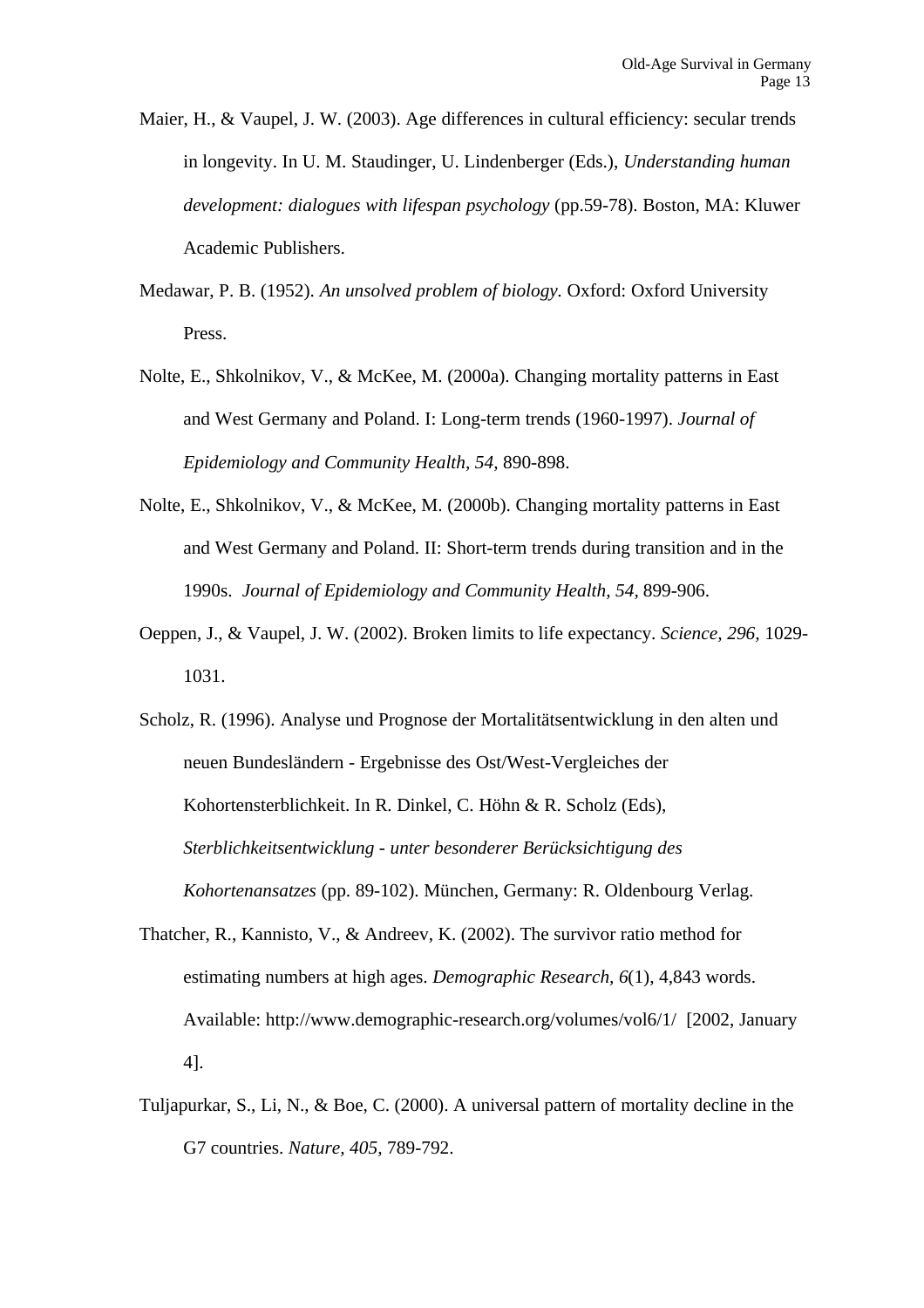Vaupel, J. W. (1997). The remarkable improvements in survival at older ages. Philosophical Transactions of the Royal Society of London - Series B: *Biological Sciences, 352,* 1799-1804.

- Vaupel, J. W., Carey, J. R., Christensen, K., Johnson, T. E., Yashin, A. I., Holm, N. V., Iachine, I. A., Kannisto, V., Khazaeli, A. A., Liedo, P., Longo, V. D., Zeng, Y, Manton, K. G., & Curtsinger, J. W. (1998). Biodemographic trajectories of longevity. *Science*, *280*, 855-860.
- Vaupel, J. W., Manton, K. G., & Stallard, E. (1979). The impact of heterogeneity in individual frailty on the dynamics of mortality. *Demography*, *16*, 439-454.
- Velkova, A., Wolleswinkel-Van den Bosch, J., & Mackenbach, J. (1997). The East-West life expectancy gap: differences in mortality from conditions amenable to medical intervention. *International Journal of Epidemiology, 26,* 75-84.

Vincent, P. (1951). La mortalité des veillards. *Population, 6,* 181-204.

- Waldron, I. (1995). Contributions of changing gender differences in behavior and social roles to changing gender differences in mortality. In D. Sabo & D. F. Gordon, (Eds.), *Men's health and illness: gender, power, and the body* (pp. 22-45). Thousand Oaks, CA:
- Williams, G. C. (1957). Pleiotrophy, natural selection, and the evolution of senescence. *Evolution, 11,* 398-411.
- Winston, F. K., Rineer, C., Menon, R., & Baker, S. P. (1999). The carnage wrought by major economic change: ecological study of traffic-related mortality and the reunification of Germany. *British Medical Journal*, *318*, 1647-1649.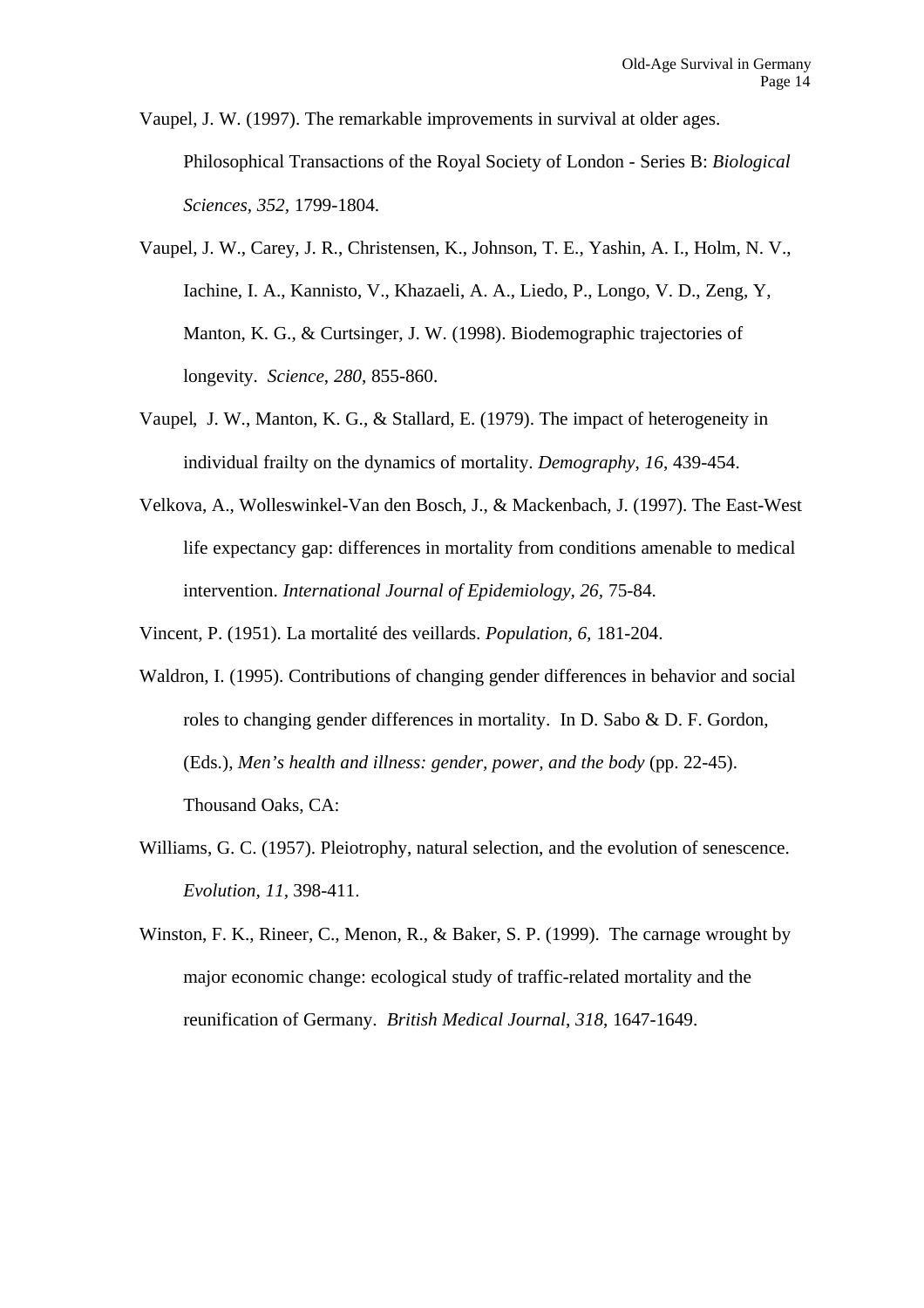#### **Figure Captions**

Figure 1. Life expectancy at birth in Germany, separately for women and men. Source: Human Mortality Database, http://www.humanmortality.org/.

Figure 2. East/West ratio of age-specific annual probability of death from 1956 to 1999. Source: compiled by authors from the Human Mortality Database,

http://www.humanmortality.org/.

Figure 3. Lexis diagram of cohort mortality calculation.

Figure 4. Cohort mortality in cohorts born in 1895, 1900, 1905 and 1910, separately for East and West Germany, plotted on a logarithmic scale. Source: compiled by authors from the Human Mortality Database, http://www.humanmortality.org/.

Figure 5. Cohort mortality in women born in 1895, 1900, 1905 and 1910, separately for East and West Germany, plotted on a logarithmic scale. Source: compiled by authors from the Human Mortality Database, http://www.humanmortality.org/.

Figure 6. Cohort mortality in men born in 1895, 1900, 1905 and 1910, separately for East and West Germany, plotted on a logarithmic scale. Source: compiled by authors from the Human Mortality Database, http://www.humanmortality.org/.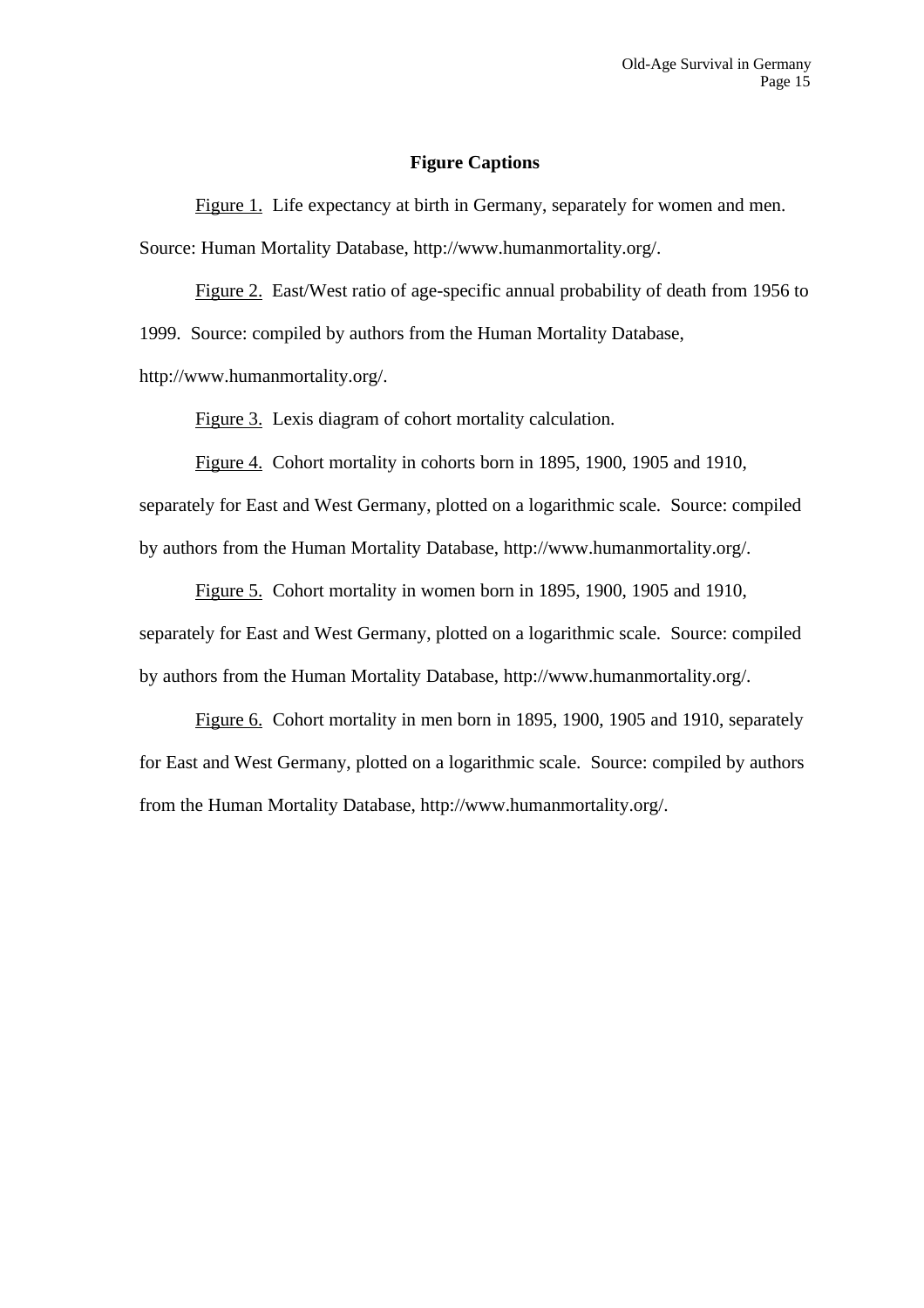

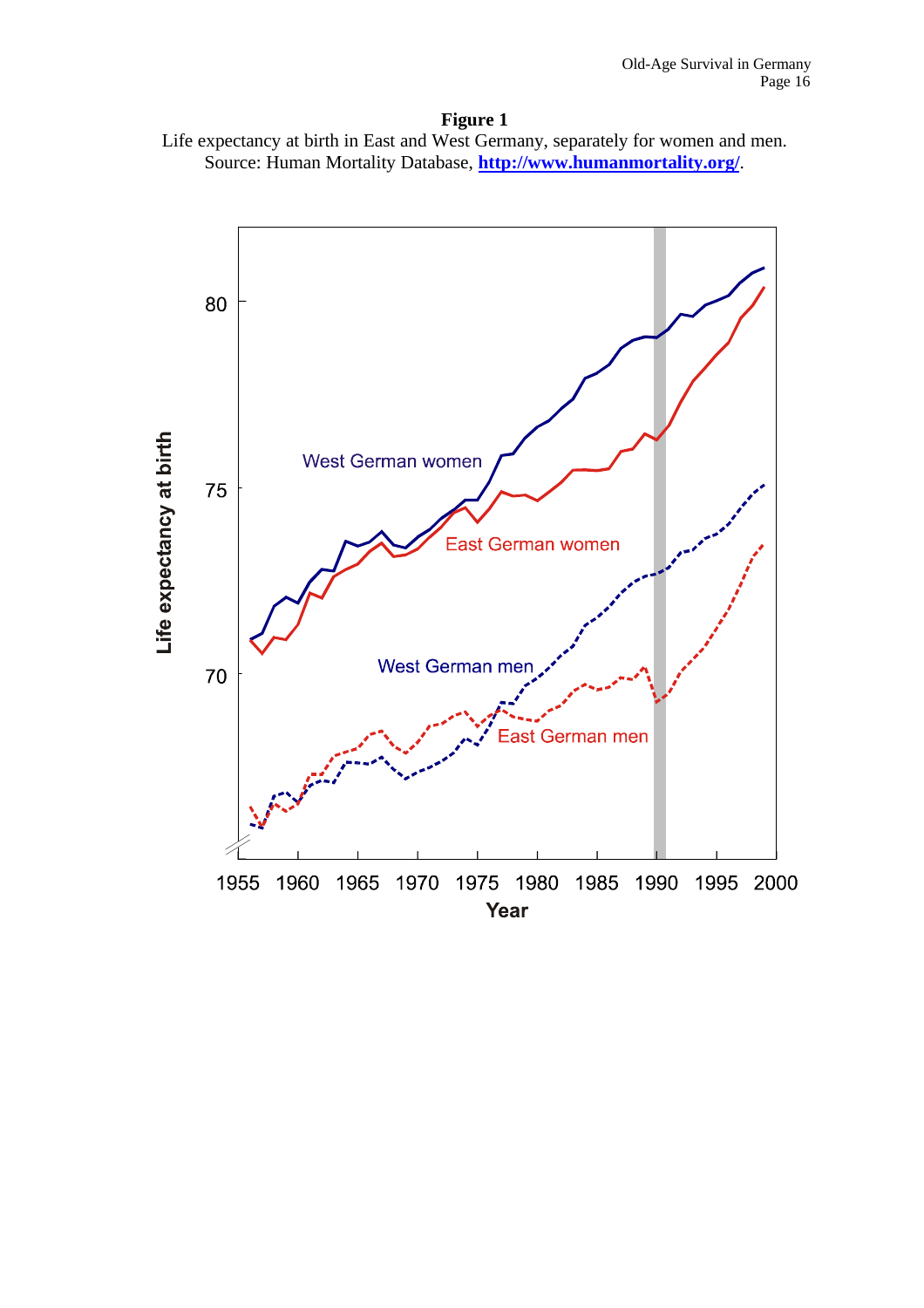**Figure 2** East/West ratio of age-specific annual probability of death from 1956 to 1999. Source: compiled by authors from the Human Mortality Database, http://www.humanmortality.org/**.**

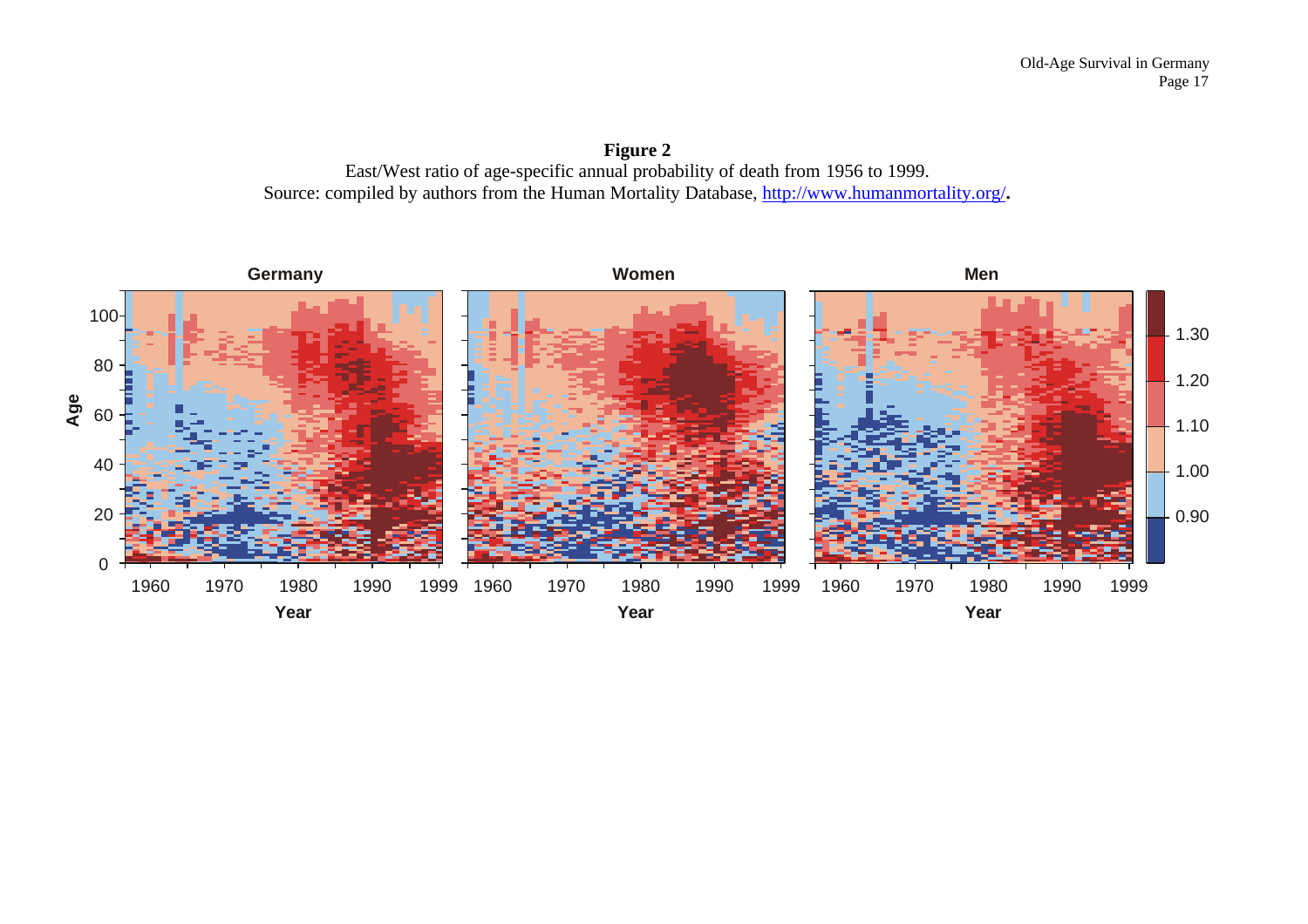**Figure 3** Lexis diagram of cohort mortality calculation.

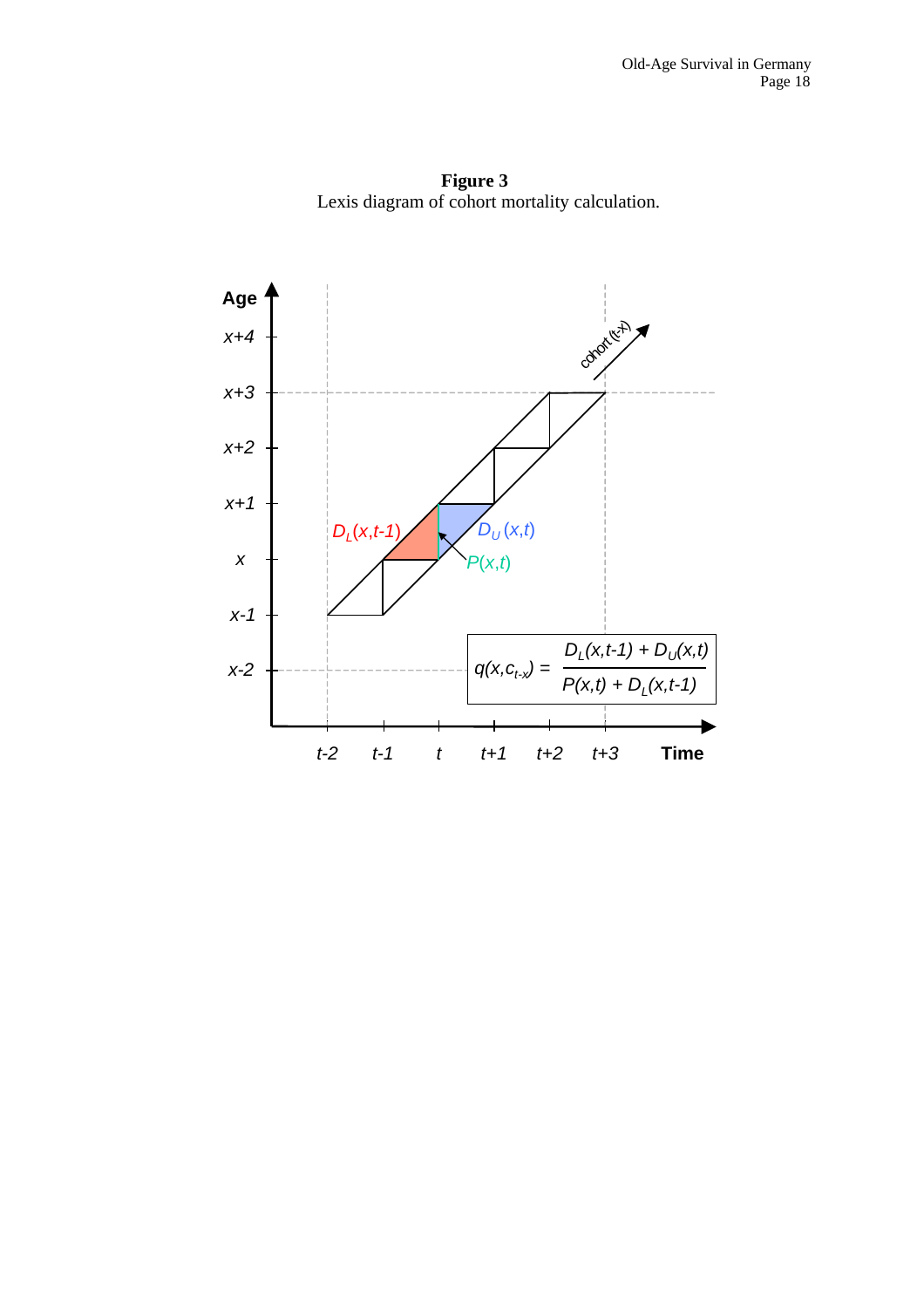### **Figure 4**



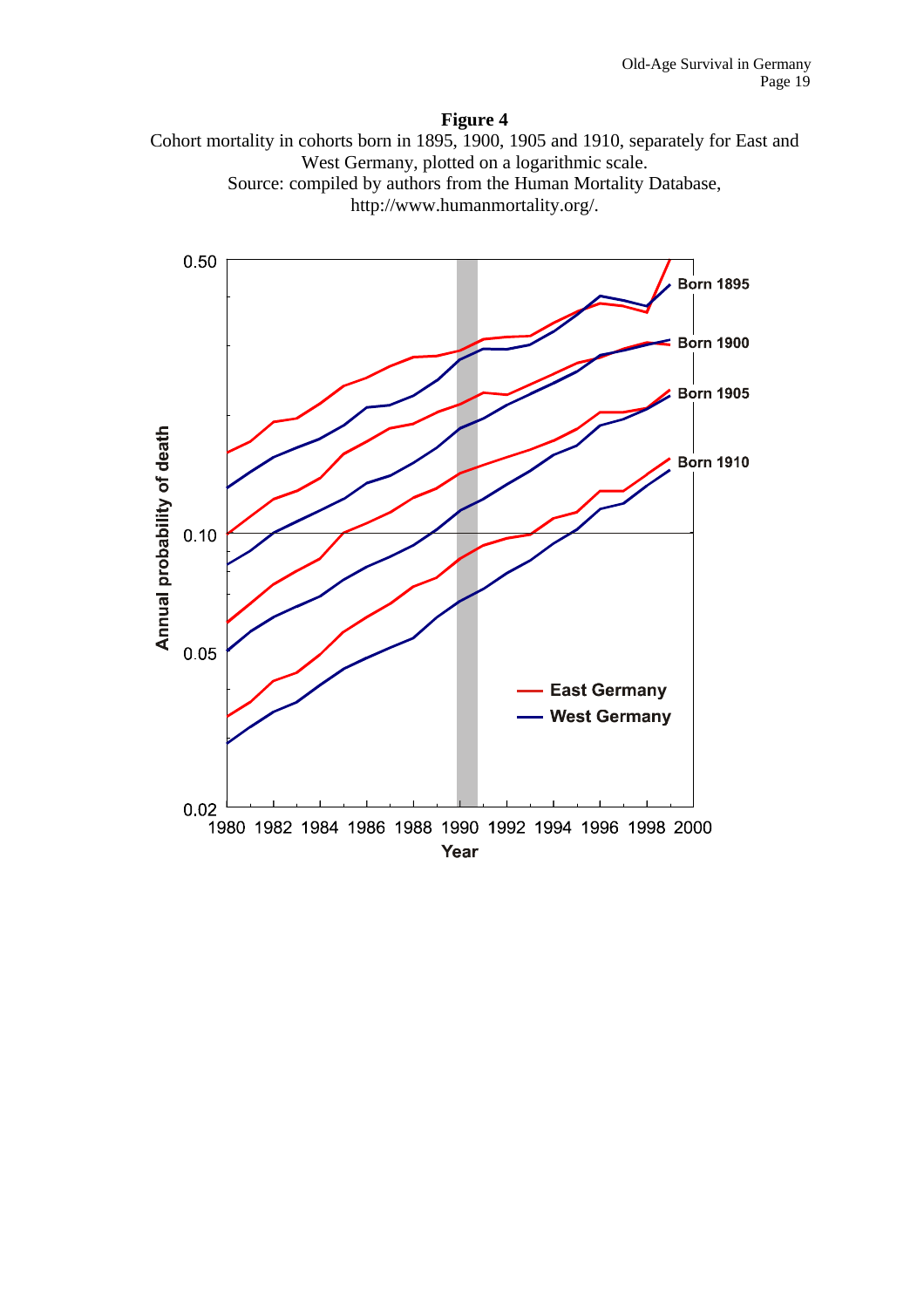### **Figure 5**